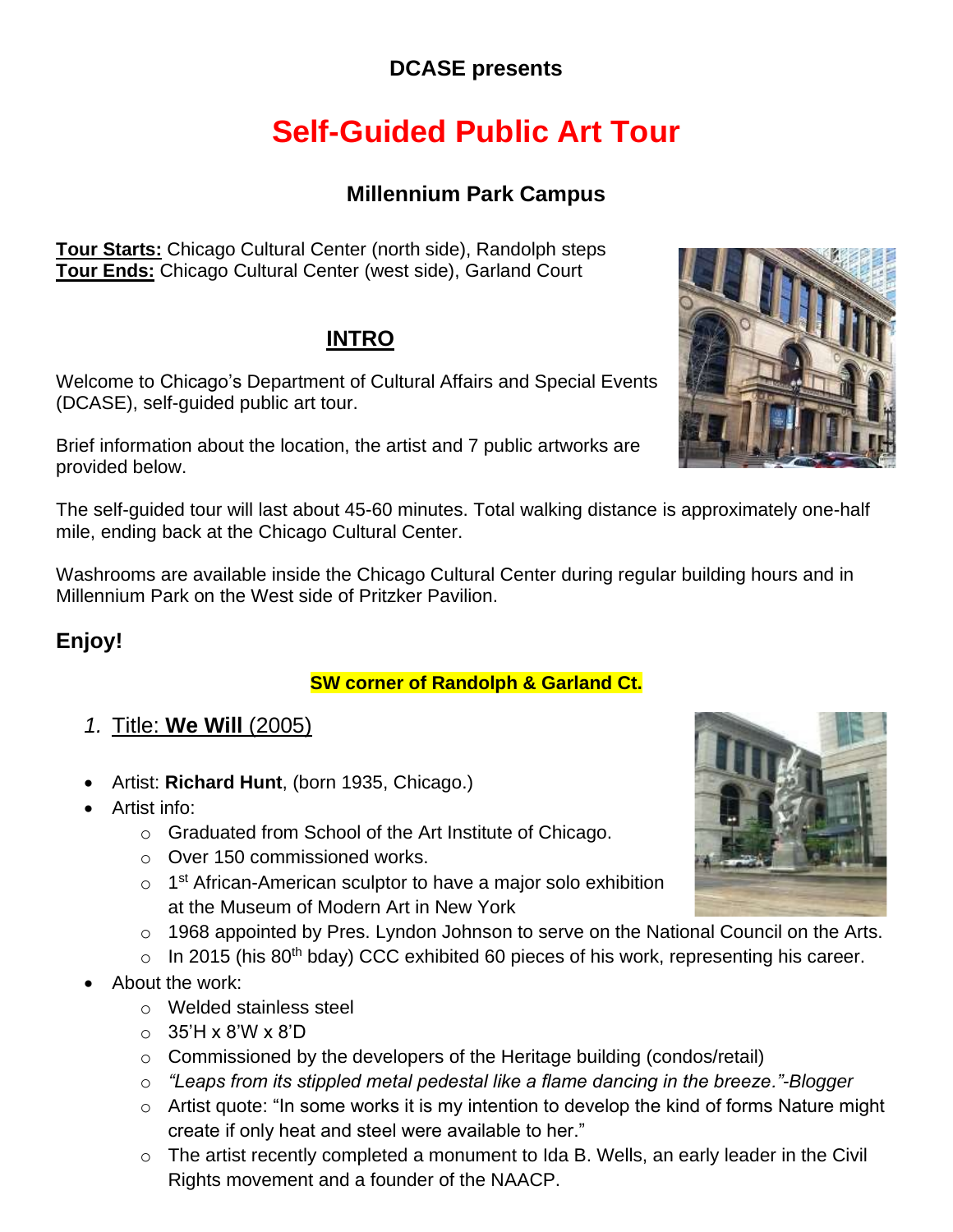▪ *(Walk to East side of CCC and cross Michigan Ave. at Washington to Boeing Gallery North, South of Randolph, East of Michigan)* 

### **Millennium Park**

• Opened in 2004, the 24.5-acre Millennium Park was an industrial wasteland transformed into a world- *class public park. Until 1997, the land was covered with railroad tracks and parking lots. The Park was first conceived in 1997 with then-Mayor Richard M. Daley's vision of turning the area into a public space. The project evolved, featuring a collection of world-renowned artists, architects, planners, landscape architects and designers.* 

### **Boeing Gallery North**

- **2.** Title: **Screenhouse** (2020 on view thru April 2022)
- Artist: **Edra Soto (Puerto Rico, 1971)**
- Artist info:
	- $\circ$  Interdisciplinary artist, and co-director of the outdoor project space THE FRANKLIN
	- $\circ$  Lecturer at the School of the Art Institute of Chicago
- About the work:
	- $\circ$  Freestanding social structure influenced by traditional garden gazebo models
	- o The decorative screens, known as *rejas* and *quiebrasoles*, are common in Puerto Rico.
	- $\circ$  Constructed from approx. 400 charcoal-hued, 12-inch cast concrete blocks, 10' high
	- $\circ$  It's part of a series exploring symbolic transplants of iron grills and decorative concrete screen blocks found throughout the Caribbean and the American South.
	- $\circ$  Incorporates the patterns into a modernized gazebo structure that allows for the patterns to permeate the space, while immersing the viewer.
	- $\circ$  Transforms from a screen that divides public from private into a free-standing structure  *(Walk south to Cloud Gate)*  that functions as both a sculptural object and a social gathering place.

# **3.** Title: **Cloud Gate (2004)**

- Artist: **Anish Kapoor** (Bombay/Mumbai 1954)
- Artist info:
	- $\circ$  British Indian sculptor specializing in installation art and conceptual art
	- $\circ$  Works on a variety of scales and with diverse materials—mirrors, stone, wax, and PVC
	- o Named a Commander of the Most Excellent Order of the British Empire in 2003 + Knighthood in 2013 for services to the visual arts
- About the work:
	- $\circ$  Affectionately known as "The Bean", the artist's first public outdoor work in the US.
	- o 110-tons, stainless steel
	- $\circ$  Exterior created using computer technology to cut 168 steel plates, fitted together and welded shut for a seamless finish
	- $\circ$  Inside, a network of two large metal rings, connected via a truss framework, similar to a bridge



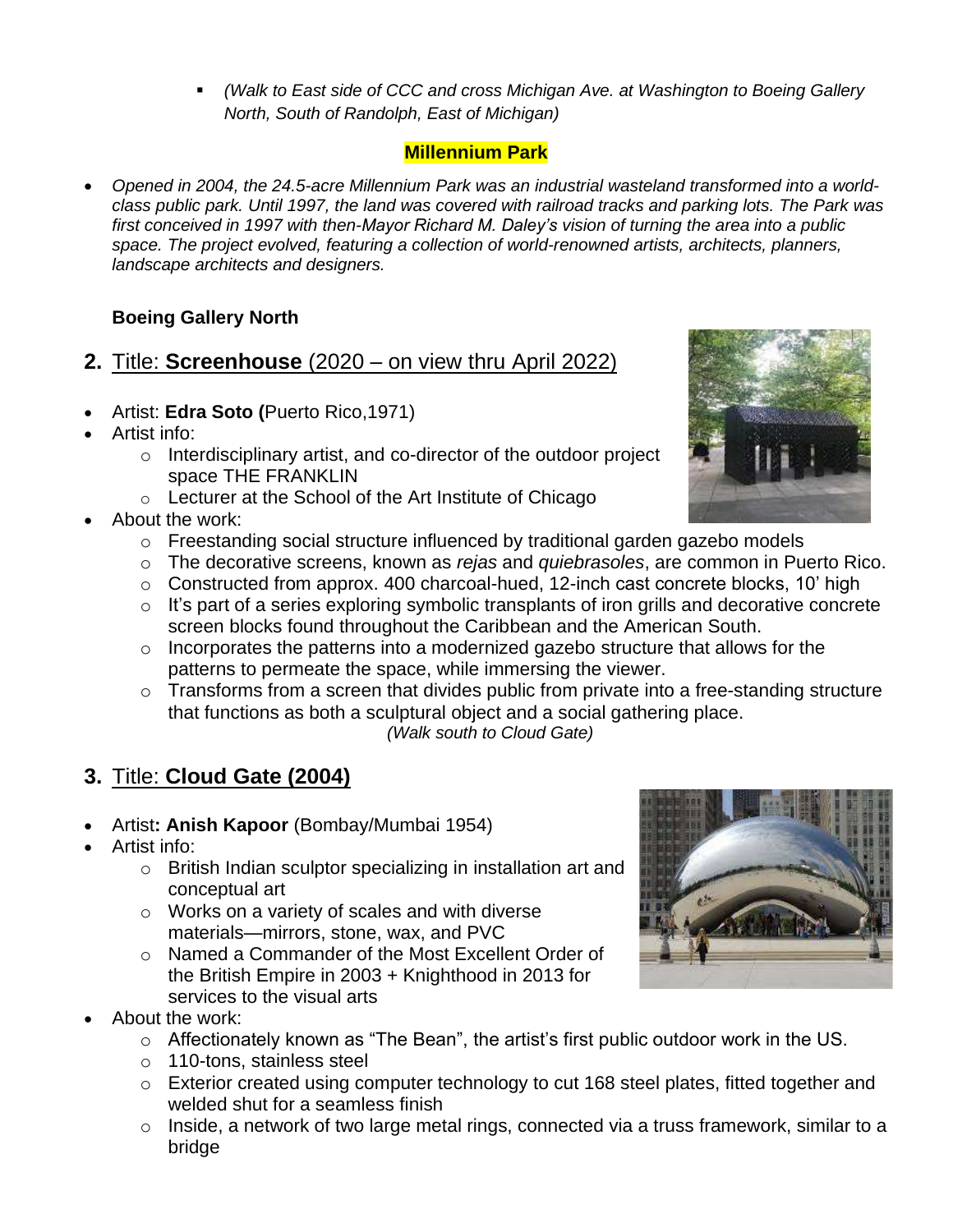- allowing for the concave area beneath that invites visitors to touch its surface and see  $\circ$  Allows the weight to be directed to its two base points, creating the "bean" shape & their image reflected back.
- $\circ$  The exterior is attached to the frame with flexible connectors that let it expand and contract as the weather changes.
- $\circ$  Reflects the skyline and green space. The reflection of the sky & curved underside serve as an entrance to the park, and inspired the artist to name the piece Cloud Gate.

*(Walk South to Boeing Gallery South, near Monroe, just East of Crown Fountain)* 

#### **Boeing Gallery South**

- **4.** Title: **"When we call the Earth by way of distinction a planet and the Moon a satellite, we should consider whether we do not, in a certain sense, mistake the matter. Perhaps - and not unlikely - the Moon is the planet and the Earth the satellite! Are we not a larger moon to the Moon, than she is to us?"** (2020 – on view thru April 2022)
- **Artist: Christine Tarkowski (Connecticut, 1967)**
- Artist info:
	- o Chicago-based artist and professor in the Fiber and Material Studies Department at the School of the Art Institute of Chicago.
	- $\circ$  Works in a variety of media: sculpture, printed matter, photography and even song
	- o Range in scale from ordinary to monumental
- About the work:
	- $\circ$  As extravagantly conjured as its title, taken from the 18th-century British astronomer William Herschel
	- evoke a strange, yet elemental landscape–ironically similar to our environment, both  $\circ$  Candy-colored hand-blown glass boulders suspended above earthbound boulders natural and built.
	- $\circ$  Set in the midst of a highly manicured garden in Millennium Park, it seems a gentle critique of how cities build, manipulate, and re-present natural forms.

*(Walk slightly West to Crown Fountain)* 

### **5.** Title: **Crown Fountain (2004)**

- Artist: **Jaume Plensa** (Spain, 1955) [pronounced "Zhau-may"]
- Artist info:
	- $\circ$  One of the world's foremost sculptors working in the public space
	- $\circ$  SAIC gave him an honorary doctorate in 2005
	- $\circ$  Exhibiting work since 1980 with over 30 projects spanning the globe, in cities such as Dubai, London, Liverpool, Nice, Tokyo, Toronto and Vancouver.
- About the work:
	- $\circ$  Designed as a "live" piece of art
	- pool. (Wil be dry when touring.)  $\circ$  Two 50-foot glass block towers at each end of a shallow 232 foot black granite reflecting
	- $\circ$  Towers project video images on LED screens from a broad spectrum of 1000 Chicago citizens, Plensa's tribute to Chicagoans.



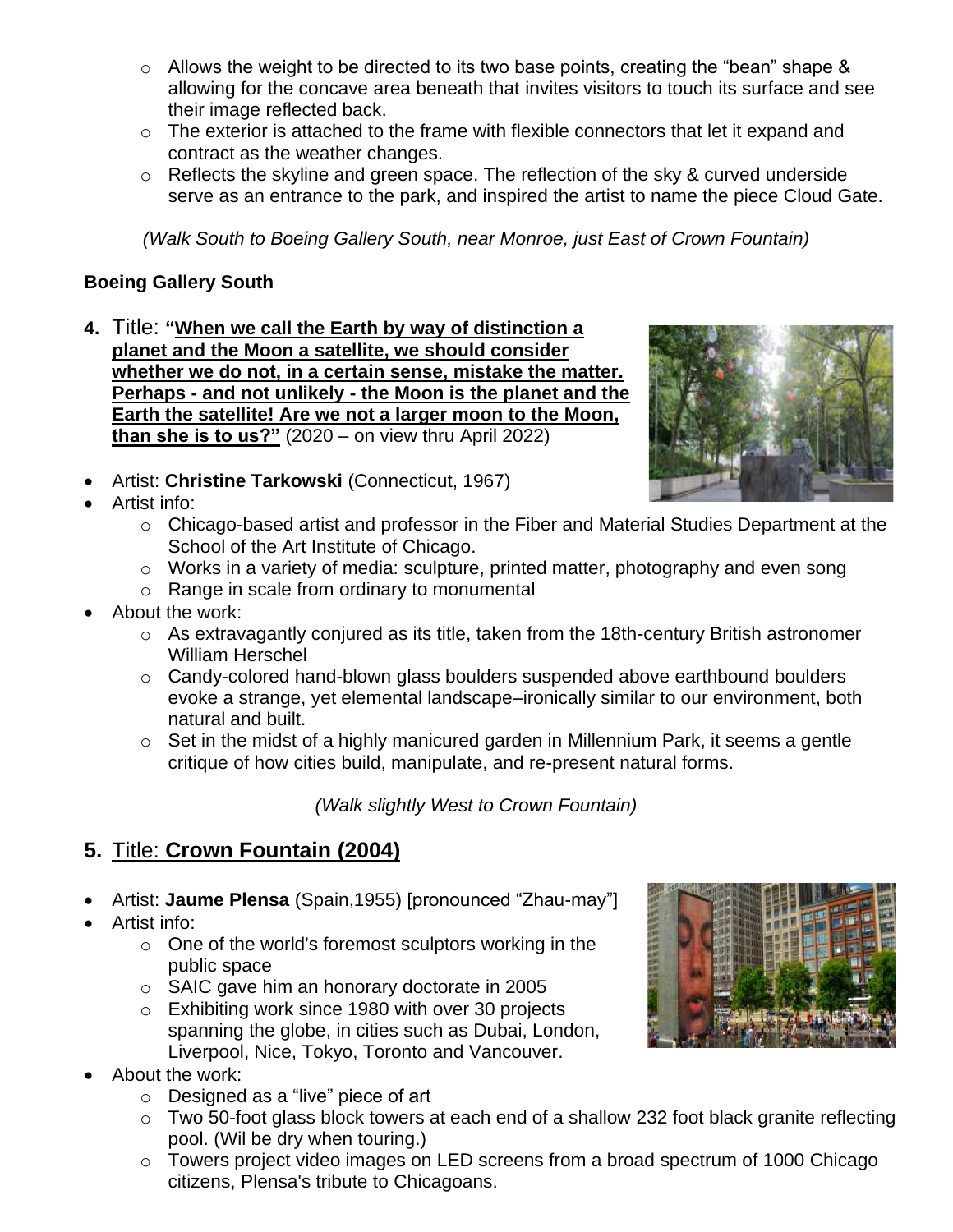- $\circ$  The 1000 faces selected for Crown Fountain matched the diversity of the city's population, based on the 2000 census, thus "archiving" the people of Chicago.
- $\circ$  It's a reference to the traditional use of gargoyles in fountains, where faces of mythological beings were sculpted with open mouths to allow water, a symbol of life, to flow out.
- $\circ$  Plensa adapted this practice by having water flow through an outlet in the screen, giving the illusion of water spouting from their mouths.
- $\circ$  The fountain's water features operate during the year between mid-spring and mid-fall, while the images remain on view year-round.

 *(Walk slightly North and West to Madison/Michigan Ave. Exit the park and cross Michigan Ave at Washington)* 

### **Chicago Cultural Center**

**•** Completed in 1897 as Chicago's first central public library, the building was designed to impress and to  *prove that Chicago had grown into a sophisticated metropolis. The stunning landmark building is home to two magnificent stained–glass domes. It is open daily and presents visual and performing arts, a learning lab, and more.* 

### **6.** Title: **Bronze Cow (2001)**

- Artists:
	- o Pascal Knapp (1957, Switzerland), created original cast in Chicago
	- $\circ$  Nathan Mason, designed this version
- About the work:
	- $\circ$  Cows have been part of Chicago's history since its days as the meatpacking center of the country (Civil War - 1920s)
	- $\circ$  A cow was (probably unfairly) blamed for starting the great Chicago Fire of 1871.
	- $\circ$  8-feet-long, 4 1/2-feet-tall, 2500 lbs.
	- $\circ$  Depicted as reflections in the eyes of the cow are two famous Chicago landmarks, the "Chicago Picasso" sculpture and the Historic Water Tower.
- The backstory:
	- $\circ$  In 1999, a herd of fiberglass cows united Chicago through a public art project entitled "Cows on Parade", curated by DCASE's own Nathan Mason.
	- $\circ$  Originally conceived and presented in Zurich, Switzerland in 1998, Chicago businessman Peter Hanig saw the painted cows and brought the idea back to Chicago and then-Commissioner of Cultural Affairs Lois Weisberg.
	- $\circ$  The artist, Pascal Knapp is the son of the creator of the Zurich cow parade.
	- $\circ$  The city purchased 320 unadorned cows and held a design contest for local artists.
	- $\circ$  Per the plaque: "The bronze cow is a gift to all Chicagoans in gratitude for the support of the cows and other art in public places. A gift to the city of Chicago from the Hanig family and anonymous donors."
	- $\circ$  In 2019 the city displayed 20 of the original cows to commemorate the 20<sup>th</sup> anniversary. of the exhibit.
	- $\circ$  Since 1999 Cow Parades have taken place in over 80 cities worldwide, with over 2500 unique cows created.